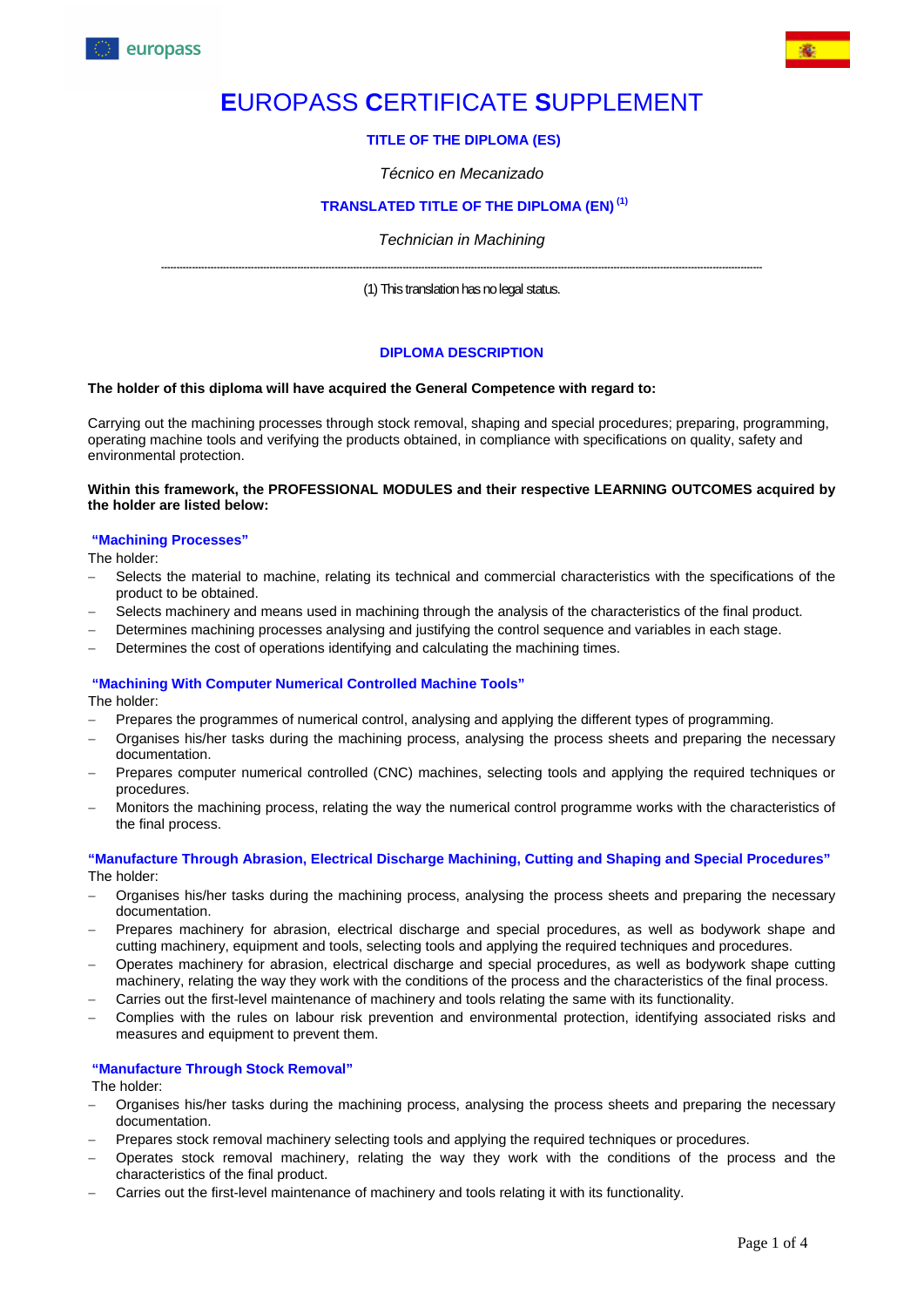Complies with the rules on labour risk prevention and environmental protection, identifying associated risks and measures and equipment to prevent them.

#### **"Automated Systems"**

The holder:

- Specifies the auxiliary operations of automation, relating the manufacturing processes with their needs of supply, transport, handling and storage.
- Adapts programmes for automatic systems relating the way they work with the goals of each stage.
- Monitors automatic systems responses, analysing and adjusting the parameters of the system variables.
- Carries out the first-level maintenance of automated systems, relating it with the functionality of the system.

#### **"Metrology and Tests"**

The holder:

- Prepares instruments, checking equipment and destructive and non-destructive testing equipment, selecting tools and applying the required techniques or procedures.
- Controls dimensions, geometry and surface of products, calculating measurements and comparing them with the specifications of the product.
- Detects deviations in automatic processes, analysing and interpreting the graphics of process controls.
- Controls characteristics and properties of the manufactured product, calculating the value of the parameter and comparing results with the specifications of the product.
- Acts in accordance with quality procedures and regulations in association with the competences of the professional profile, relating them with quality systems and models.

#### **"Graphical Interpretation"**

The holder:

- Recognises the forms and characteristics of the products to be manufactured, analysing and interpreting the technical information included in the manufacturing plans.
- Determines the characteristics of the products to be manufactured, interpreting the symbols represented in the manufacturing plans.
- Represents tools in the making processes, defining and sketching the constructive solutions in each case.
- Interprets sketches of machine and equipment automation, identifying and relating the represented elements in pneumatic, hydraulic, electric, programmable and non programmable installations.

#### **"Professional Training and Guidance"**

The holder:

- Selects job opportunities, identifying the different possibilities of labour integration, and the alternatives of lifelong learning.
- Applies teamwork strategies, assessing their effectiveness and efficiency on the achievement of the company's goals.
- Exercises rights and complies with the duties derived from labour relationships, recognising them in the different job contracts.
- Determines the protective action of the Spanish Health Service in view of the different covered eventualities, identifying the different types of assistance.
- Assesses risks derived from his/her activity, analysing job conditions and risk factors present in his/her labour setting.
- Participates in the development of a risk prevention plan in a small enterprise, identifying the responsibilities of all agents involved.
- Applies protection and prevention measures, analysing risk situations in the labour setting of the Technician in Machining.

#### **"Business and Entrepreneurial Initiative"**

The holder:

- Recognises skills related to entrepreneurial initiative, analysing the requirements derived from job positions and business activities.
- Defines the opportunity of creating a small enterprise, assessing the impact on the performance setting and incorporating ethic values.
- Carries out the activities for the setting-up and implementation of a company, choosing the legal structure and identifying the associated legal obligations.
- Carries out basic administrative and financial management activities of an SME, identifying the main accounting and tax obligations and filling in documentation.

#### **"On the Job Training"**

The holder:

Identifies the company's structure and organization relating it to service provision.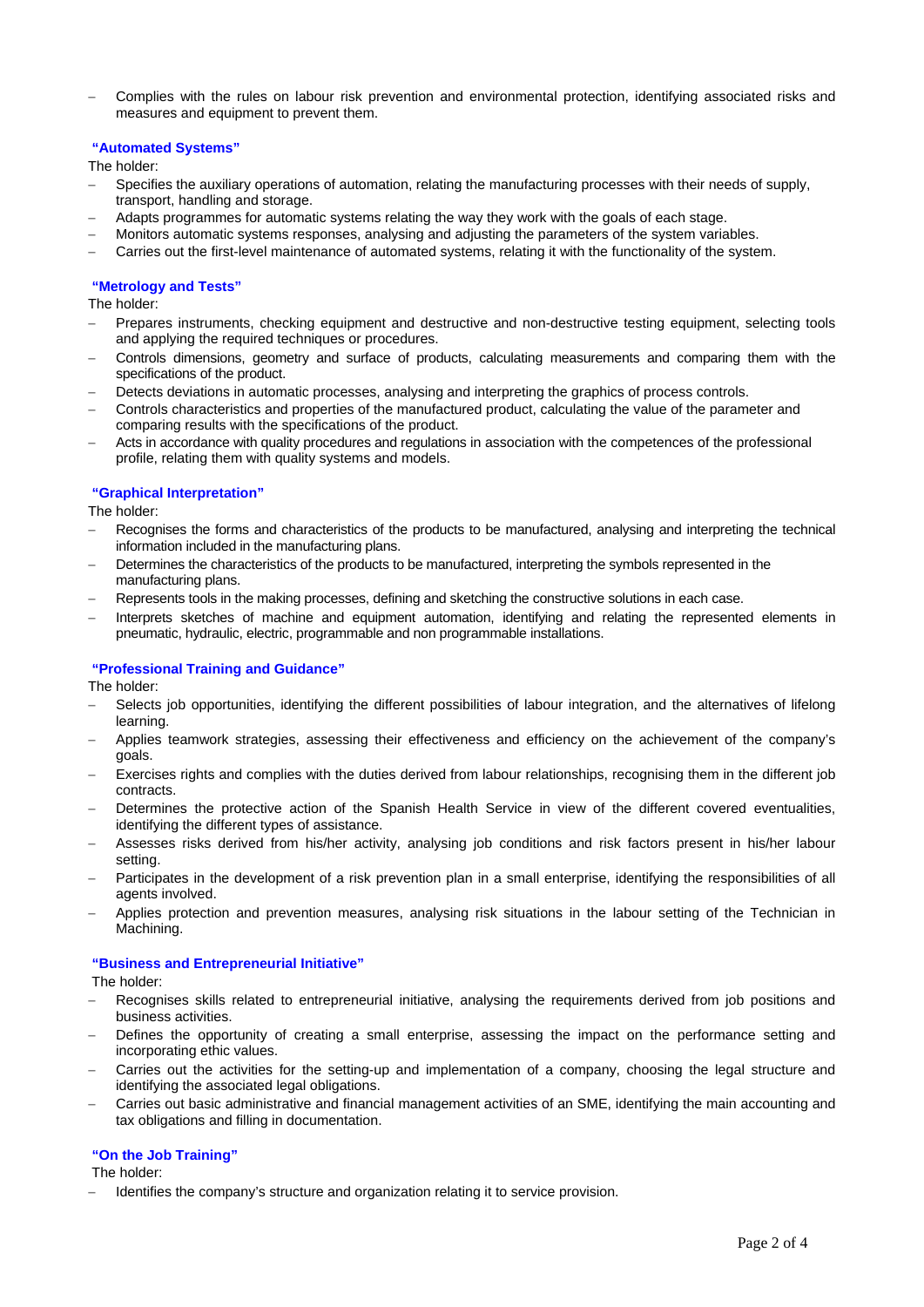- Applies labour and ethic habits in his/her professional activity according to the characteristics of the job position and the procedures established by the company.
- Defines the machining work procedure to be carried out, interpreting the technical specifications and describing the necessary stages, operations and means.
- Prepares machines and systems assembling and regulating tools, parts and equipment, in accordance with the established procedures, applying the rules on labour risk prevention and environmental protection.
- Carries out machining operations in accordance with manufacture specifications, applying the rules on labour risk prevention and environmental protection.
- Verifies dimensions and characteristics of manufactured pieces, following the established instructions in the control plan.

#### **RANGE OF OCCUPATIONS ACCESSIBLE TO THE HOLDER OF THE DIPLOMA**

The Technician in Machining works in the metal transforming industries related with the sub-sectors in charge of manufacturing mechanical equipment and machinery; electrical, electronic and optical material and equipment; and transport material within the industrial sector.

The most relevant occupations or jobs are the following:

- Machine tool fitter
- Metal polisher and tool sharpener
- Metal working machines operator
- Machine tool operator
- Industrial robots operator
- Tool maker, machinists and fitters, mould makers and the like.
- Turning machine operator. Miller. Boring machine operator

#### **AWARD, ACCREDITATION AND LEVEL OF THE DIPLOMA**

**Name of the body awarding the diploma on behalf of the King of Spain:** Spanish Ministry of Education or the different Autonomous Communities according to their areas of competence. The title has academic and professional validity throughout Spain.

#### **Official duration of the education/ training leading to the diploma**: 2000 hours.

#### **Level of the diploma (national or international)**

- NATIONAL: Post-Compulsory Secondary Education
- INTERNATIONAL:
	- Level 3 of the International Standard Classification of Education (ISCED3).
		- Level of the European Qualifications Framework (EQF ).

**Entry requirements:** Holding the Certificate in Compulsory Secondary Education or holding the corresponding access test.

**Access to next level of education/training:** This diploma may provide access to Higher Technical Cycles provided that an entrance exam is passed.

**Legal basis.** Basic regulation according to which the diploma is established:

 Minimum teaching requirements established by the State: Royal Decree 1398/2007, of 29 October, according to which the diploma of Technician in Machining and its corresponding minimum teaching requirements are established.

**Explanatory note:** This document is designed to provide additional information about the specified diploma and does not have any legal status in itself. An Annex I may be added and will be filled in by the corresponding Autonomous Community.